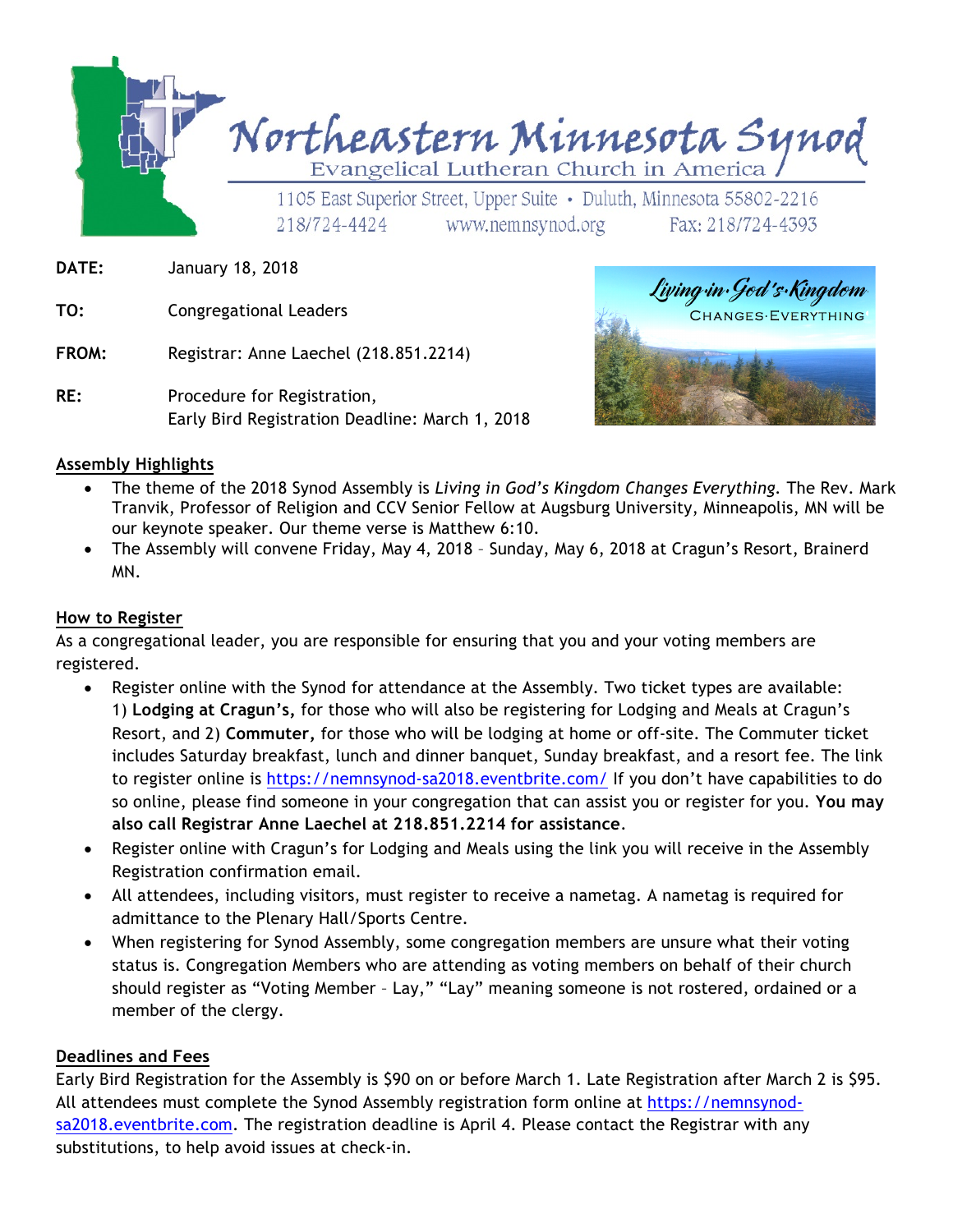#### **Lodging and Meals**

- If you plan to register for Lodging and Meals at Cragun's Resort, please follow the registration link that you will receive in the confirmation message after you register for the Synod Assembly. Cost for Lodging and Meals at Cragun's is \$198.25 for double-occupancy and \$323.62 for single-occupancy.
- **Voting members age 18 and under must be housed according to the synod housing policy for youth.** This policy will be available on the Synod website, along with other registration information.
- Additional tickets for the Saturday evening Dinner Banquet are available for \$25 each by contacting Kathy Wimer in the Synod office.
- The Commuter Meetings & Meals package is \$90 per person. This amount is included in the Commuter registration price.
- There is no option for Commuting-No Meals because the Meetings & Meals package includes a resort fee for use of the facilities. *For individuals with dietary restrictions (vegetarian, gluten-free, other), please note your dietary restrictions in the space on the Synod registration form and Cragun's will contact you for further details.*
- For those considering lodging at another local hotel, please remember that the Cragun's rate includes four meals, which would have to be purchased separately at the Commuter rate. Comparable local hotels have a double-occupancy rate of \$250-\$360 for 2 people for two nights.
- **Friday Dinner Update** Cragun's Resort Dining Room will be open Friday evening for dinner before the Assembly, serving a Taco Bar w/ seasoned beef & chicken, Spanish rice, refried beans, corn w/ black beans, hard & soft shells, assorted taco toppings, assorted cookies, coffee, tea or water. If lodging at Cragun's, pre-order your ticket using the Cragun's Resort registration link. If commuting, preorder your ticket on the Synod Assembly registration form.

#### **Assembly Materials**

- The **Bulletin of Reports**, which includes the agenda, election information, resolutions, and other materials will all be available at http://www.nemnsynod.org/2018-synod-assembly.html approximately April 1. Please be certain that you, your voting members, and any others attending from your congregation **have read these materials before the Assembly and have printed out materials necessary to have in hand at the Assembly.**
- **Check out our Synod Assembly app from Guidebook.com,** which will feature the Bulletin of Reports, agenda, maps of the Conference Center, and more. While at the Assembly, we encourage you to connect with other Assembly-goers with through Facebook and Twitter at #NEMNSA. Information about how to access the app will be available at the Synod Website after April 1.

## **Entitled to Vote**

According to the Northeastern Minnesota Synod constitution: *"a minimum of one lay member elected by each congregation with fewer than 175 baptized members and a minimum of two lay members elected by each congregation with 175 or more baptized members related to the synod, normally one of whom shall be male and one of whom shall be female, shall be voting members." "All congregations having more than 500 confirmed members, shall be entitled to elect an additional voting member for each additional 500 confirmed members or major fraction thereof."* The following churches are allowed more than two lay voting members:

First, Aitkin (3) Lord of Life, Baxter (3) Trinity, Brainerd (4) Zion, Cloquet (3) Crosslake, Crosslake (3) First, Duluth (4)

Good Shepherd, Duluth (3) St. Andrew's, Grand Rapids (3) Zion, Grand Rapids (3) Our Savior's, Hibbing (3) Church of the Cross, Nisswa (3) Our Redeemer, Pine City (3)

Immanuel, Princeton (3) Trinity, Princeton (3) Bethlehem, Two Harbors (3) Hope, Walker (3)